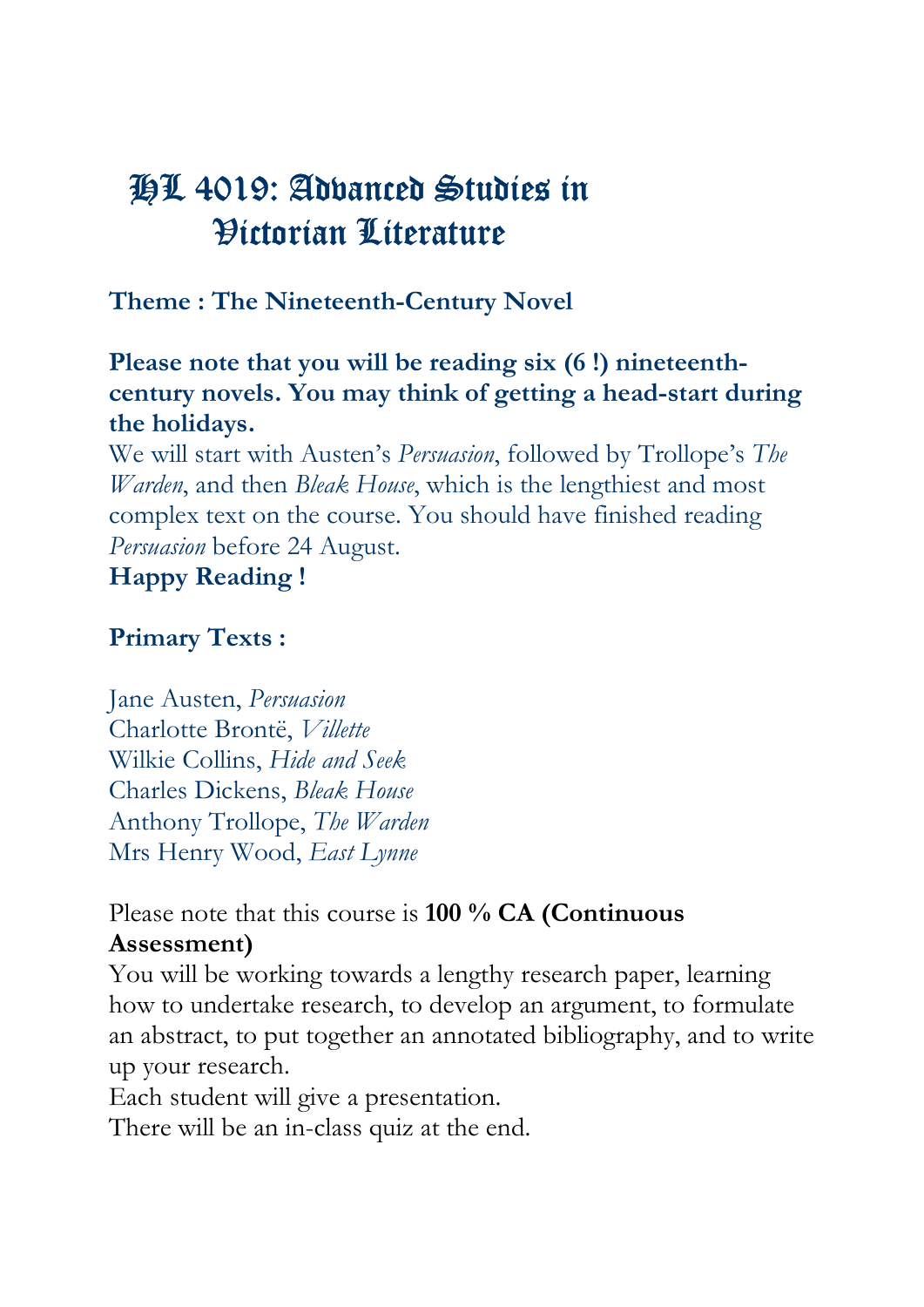Please note:

This course aims to teach students advanced research and writing skills that will allow them to explore Victorian literature critically and analytically.

The students in this class should already have a good foundation in Victorian studies and be prepared to work on more extensive research projects.

### Approximate Breakdown:

#### Annotated Bibliography 20%:

Putting together an annotated bibliography will help you practice conducting research, sorting the material, and extracting what is relevant to a specific research project. You will be compiling an annotated bibliography for a specific research project in Victorian studies. You will need to decide what the relevant primary and secondary materials are, locate and read them, and learn to summarise both what these works' main arguments and their significance for the specific research project are. Simultaneously, this task will require you to use a style manual correctly and consistently. The subsequent assessments build on these research skills.

## Lengthy Research Paper, including Abstract 50%:

## Single Presentation 10%:

You will present your research topic in an engaging manner, and respond appropriately during Q&A.

## Participation in class, including In-Class Quiz 20%: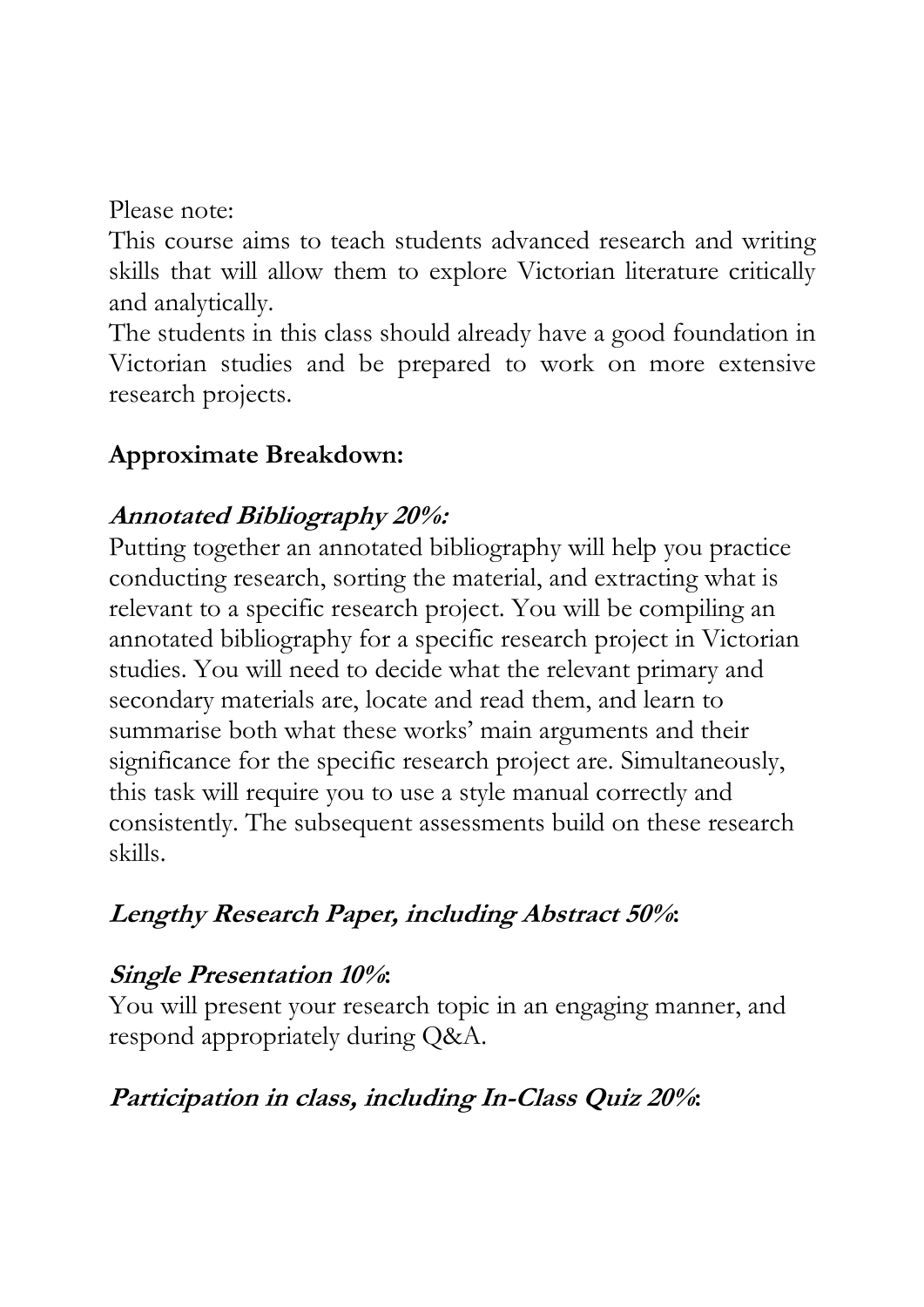| Week No.               | <b>Topics</b>                                                                                              | <b>Readings</b>                |
|------------------------|------------------------------------------------------------------------------------------------------------|--------------------------------|
| 17 August              | <b>Introduction: The Nineteenth-</b><br><b>Century Novel</b>                                               |                                |
| 24 August              | "The Natural Sequel to an<br><b>Unnatural Beginning":</b>                                                  | <b>Persuasion</b>              |
|                        | <b>Shifts in Nineteenth-Century</b><br><b>Fiction</b>                                                      |                                |
| 31 August              | The Realism Wars                                                                                           | The Warden                     |
| 7                      | Bildungsroman & Panoramic<br>September   Novel – Experiments with<br><b>Narrative Situation I</b>          | <b>Bleak House</b>             |
| 14<br>September        | "The Romantic Side of Familiar<br>Things"                                                                  | <b>Bleak House</b>             |
| 21<br>September        | <b>Sensation Fiction I</b><br>*How to write an Abstract                                                    | <b>Hide</b> and<br><b>Seek</b> |
| 28<br><b>September</b> | <b>Abstract Workshop</b><br>* Bring Abstract Drafts<br>*How to compose an Annotated<br><b>Bibliography</b> |                                |
| <b>5 October</b>       | Recess                                                                                                     |                                |
| 12<br>October          | <b>Sensation Fiction II</b>                                                                                | <b>East Lynne</b>              |